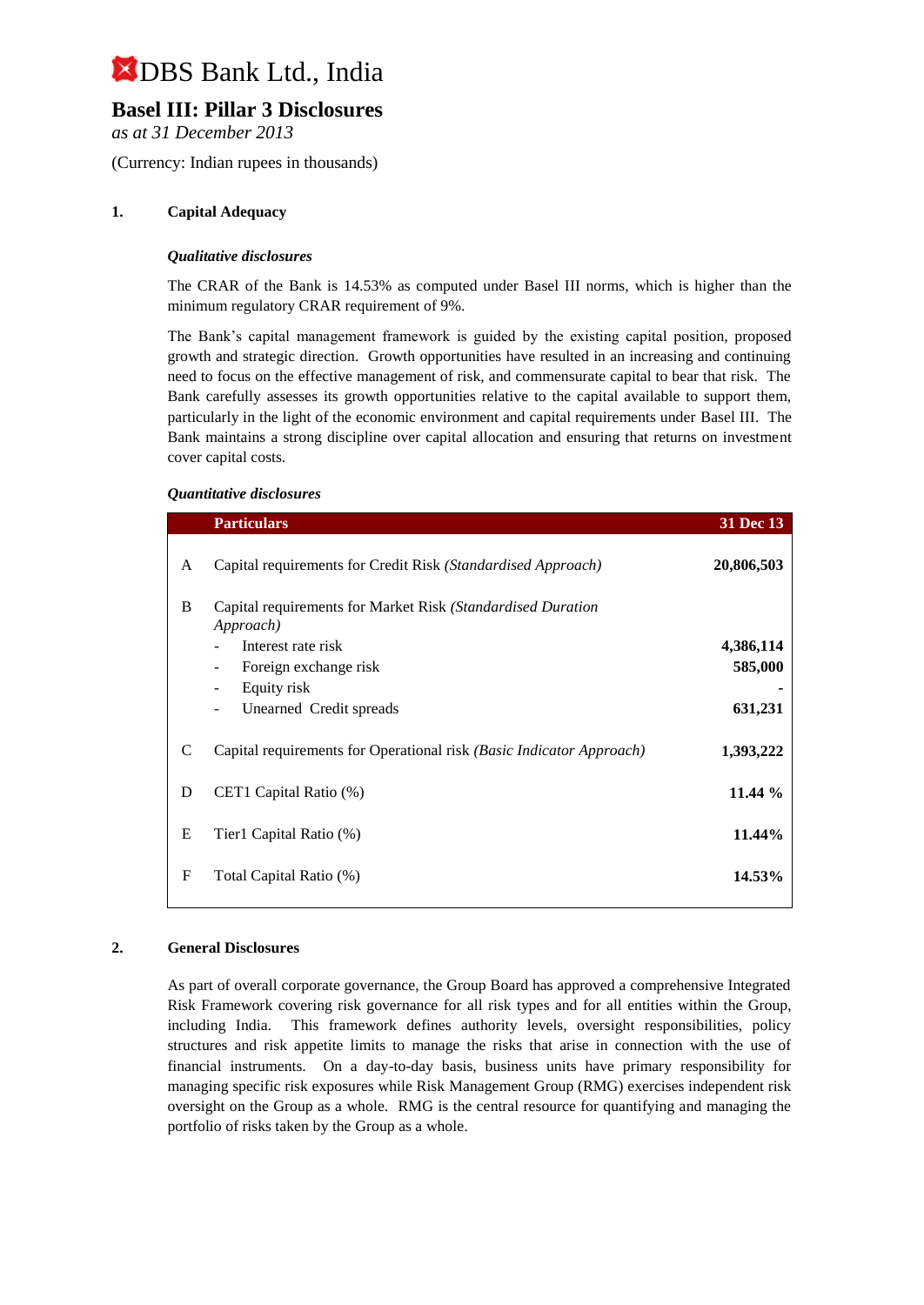# **Basel III: Pillar 3 Disclosures** *(Continued)*

*as at 31 December 2013*

(Currency: Indian rupees in thousands)

## **2. General Disclosures** *(continued)*

## *A) General Disclosures for Credit Risk*

### *Qualitative Disclosures*

### **Credit Risk Management Policy**

The credit policies and basic procedures of the Bank relating to its lending activities are contained in the Local Credit / Loan Policy of the Bank, Core Credit Policy at Singapore and the Credit Manual. These are based on the general credit principles, directives / guidelines issued by the RBI from time to time as well as instructions and guidelines of DBS Bank Ltd, Singapore (hereinafter referred to as 'the Head Office'). In the unlikely event of any conflict amongst the RBI guidelines and Head Office Guidelines, the more conservative policy / guideline is followed.

The Core Credit Policy and the Credit / Loan policy outlines the Bank's approach to Credit Risk Management and sets out the rules and guidelines under which the Bank would develop and grows its lending business. These policies provide guidance to the Bank's Corporate Banking, SME Banking and Financial Institutions Group to manage the growth of their portfolio of customer assets in line with the Bank's credit culture and profitability objectives, taking into account the capital needed to support the growth.

Supplementary policies to the main Core Credit Policy and the Credit / Loan policy have also been laid out, for certain types of lending and credit-related operations. These include subject specific policies relating to risk ratings, Default policy, Specialized Lending etc., as well as guidelines for Real Estate lending, NBFC lending, hedging of FX exposures, credit risk mitigation, sectoral and individual / group borrower limits, bridge loans, bill discounting, etc.

Responsibility for monitoring post-approval conditions and risk reporting resides with the Credit Control Unit (CCU), which reports in to Head of CCU in Singapore, with local oversight of the Senior Risk Executive (SRE) in India. The Risk Based Supervision (RBS) submission to RBI contains further details on the same.

Advances are classified into performing and non-performing advances (NPAs) as per RBI guidelines as well as MAS Guidelines. NPA's are further classified into sub-standard, doubtful and loss assets based on the criteria stipulated by RBI as well as MAS, using the more conservative approach wherever there is a difference.

#### *Quantitative Disclosures*

#### **Credit Exposure**

| <b>Particulars</b>          | <b>31 Dec 13</b> |
|-----------------------------|------------------|
| Fund Based (Gross Advances) | 171,402,476      |
| Non Fund Based *            | 219, 231, 381    |

\* The amount includes trade exposures after applying credit conversion factor and Credit equivalent of FX/derivative exposures.

The Bank does not have overseas operations and hence exposures are restricted to the domestic segment.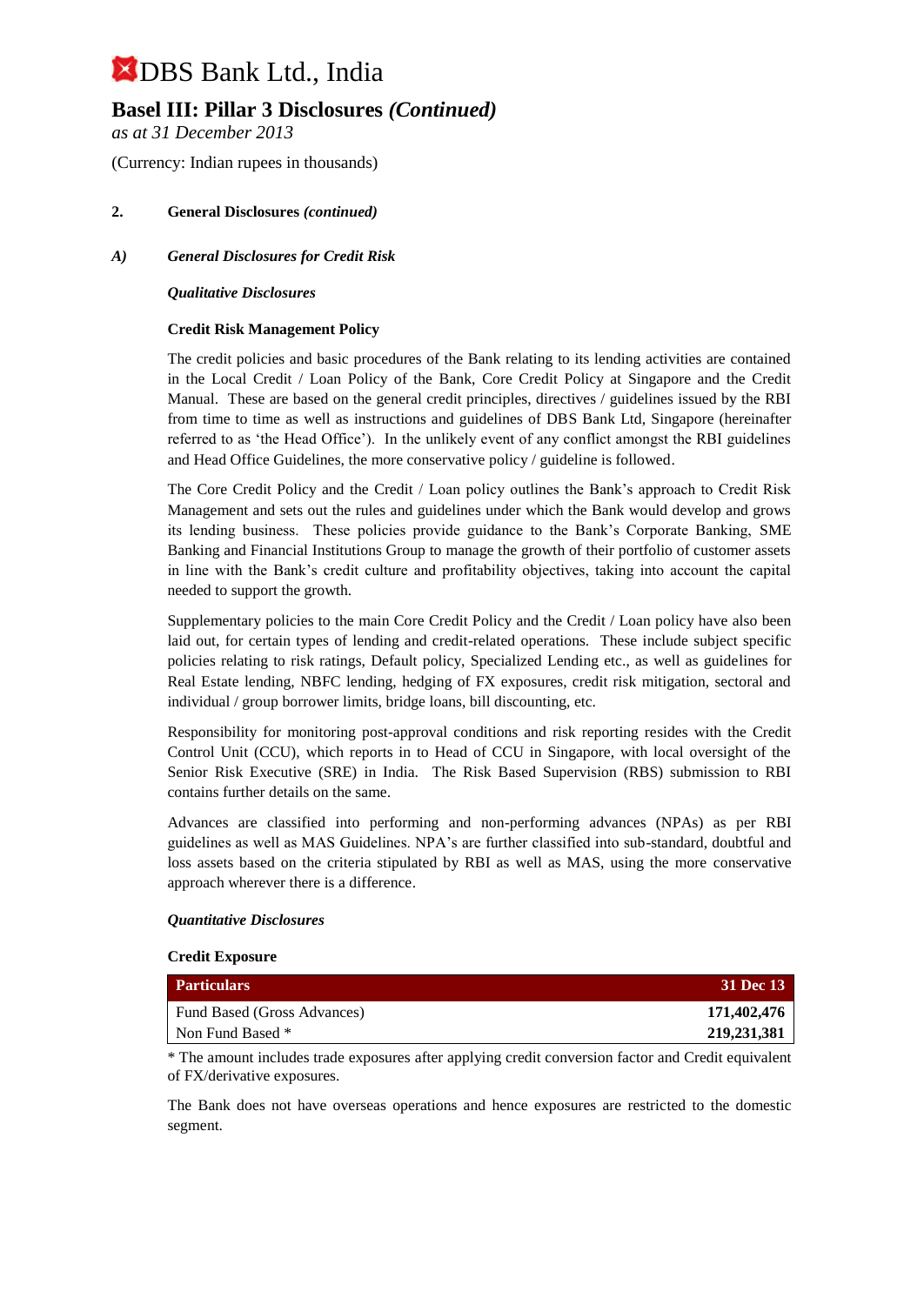# **Basel III: Pillar 3 Disclosures** *(Continued)*

*as at 31 December 2013*

(Currency: Indian rupees in thousands)

### **2. General Disclosures** *(continued)*

### *Quantitative Disclosures (Continued)*

### **Industry wise Exposures (Fund Based Advances)**

| <b>Industry</b>                                                                  | 31 Dec 13   |
|----------------------------------------------------------------------------------|-------------|
| Bank                                                                             | 27,454,879  |
| Construction                                                                     | 19,572,950  |
| Basic Metal & Metal products - Iron and Steel                                    | 11,165,779  |
| Non-Banking Financial Institutions/Companies                                     | 8,270,464   |
| Chemicals and Chemical Products (Dyes, Paints, etc.) - Drugs and Pharmaceuticals | 7,481,613   |
| All Engineering - Others                                                         | 7,123,628   |
| <b>Beverages</b>                                                                 | 6,682,511   |
| Infrastructure - Transport - Roadways                                            | 6,160,609   |
| Infrastructure - Electrcity (generation-transportation and distribution)         | 5,908,294   |
| Vehicles, Vehicle Parts and Transport Equipments                                 | 5,533,311   |
| Petroleum (non-infra), Coal Products (non-mining) and Nuclear Fuels              | 5,490,849   |
| Chemicals and Chemical Products (Dyes, Paints, etc.) - Fertilisers               | 5,386,231   |
| <b>Metal and Metal Products</b>                                                  | 4,939,999   |
| Chemicals and Chemical Products (Dyes, Paints, etc.)                             | 4,466,458   |
| Infrastructure - Water sanitation                                                | 4,375,025   |
| Other Industries                                                                 | 4,233,945   |
| Paper and Paper Products                                                         | 3,704,957   |
| Other Services                                                                   | 2,657,827   |
| Professional Services                                                            | 2,590,670   |
| Infrastructure - Telecommunication                                               | 2,562,735   |
| All Engineering - Electronics                                                    | 2,493,788   |
| Mining and Quarrying - Others                                                    | 2,339,677   |
| <b>Trading Activity</b>                                                          | 2,236,350   |
| <b>Food Processing</b>                                                           | 2,179,904   |
| Rubber, Plastic and their Products                                               | 2,108,915   |
| Infrastructure - Others - Others                                                 | 1,800,000   |
| Textiles - Others                                                                | 1,689,596   |
| Computer Software                                                                | 1,380,976   |
| Tourism, Hotel and Restaurants                                                   | 1,345,224   |
| Textiles - Cotton                                                                | 1,335,537   |
| <b>Transport Operators</b>                                                       | 1,133,805   |
| Glass & Glassware                                                                | 1,050,000   |
| Gems and Jwellery                                                                | 1,000,000   |
| Agriculture & allied activities                                                  | 909,242     |
| Coal                                                                             | 750,000     |
| Cement and Cement Products                                                       | 571,022     |
| Food Processing - Edible Oils and Vanaspati                                      | 377,100     |
| Wood and Wood Products                                                           | 321,814     |
| Infrastructure - Energy - others                                                 | 272,329     |
| Food Processing - Tea                                                            | 187,226     |
| Leather and Leather products                                                     | 121,819     |
| Infrastructure - Transport - Waterways                                           | 34,600      |
| <b>Residual Advances</b>                                                         | 818         |
| <b>Total Credit Exposure</b>                                                     | 171,402,476 |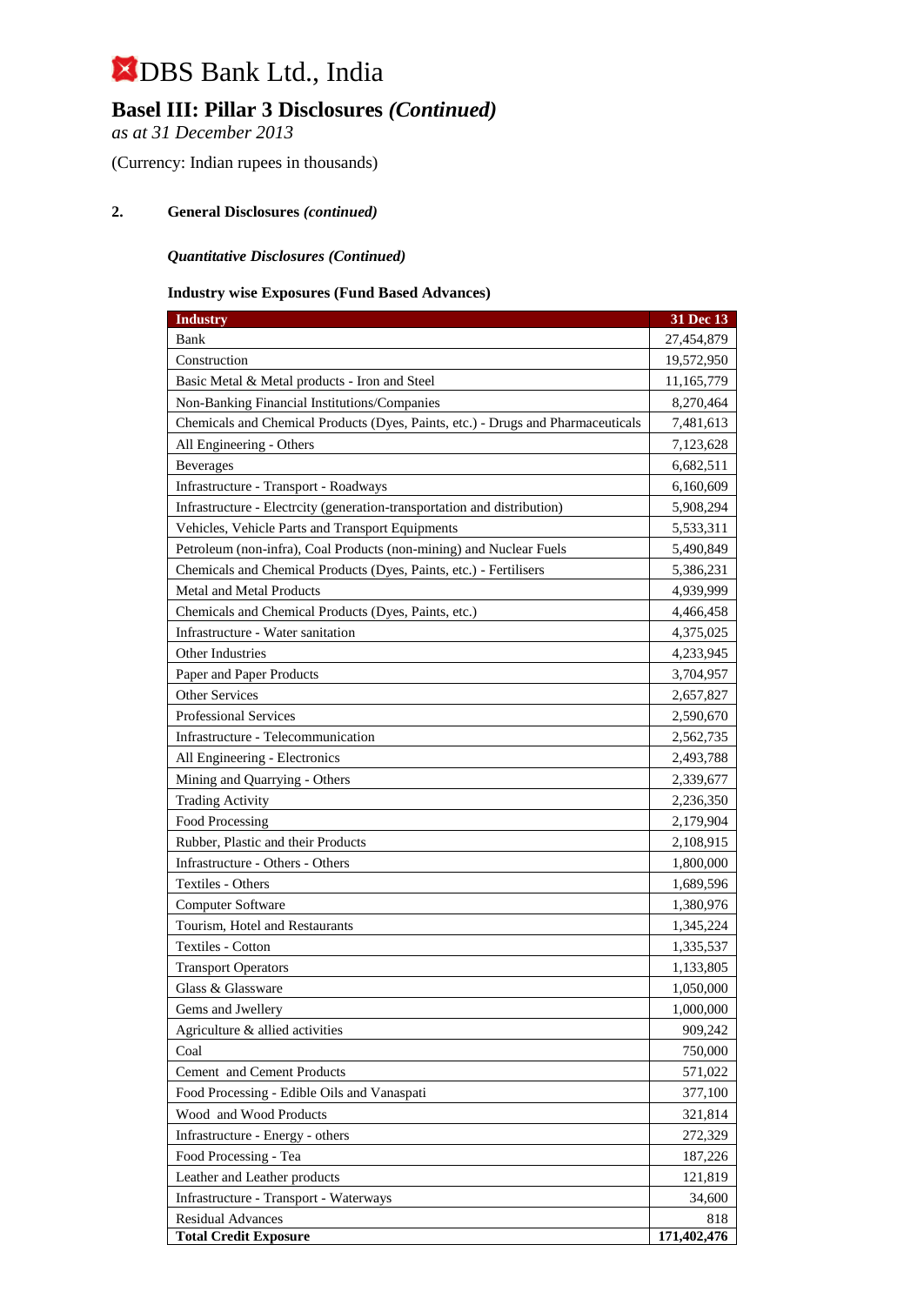# **Basel III: Pillar 3 Disclosures** *(Continued)*

*as at 31 December 2013*

(Currency: Indian rupees in thousands)

## **2. General Disclosures** *(continued)*

## **Industry wise Exposures (Non - Fund Based)\***

| <b>Industry</b>                                                                  | 31 Dec 13   |
|----------------------------------------------------------------------------------|-------------|
| Bank                                                                             | 144,813,628 |
| Petroleum (non-infra), Coal Products (non-mining) and Nuclear Fuels              | 8,037,645   |
| Other Industries                                                                 | 7,113,559   |
| Infrastructure - Electrcity (generation-transportation and distribution)         | 7,017,022   |
| Infrastructure - Energy - Oil/Gas/Liquefied Natural Gas (LNG) storage facility   | 5,623,391   |
| <b>Trading Activity</b>                                                          | 4,794,043   |
| Vehicles, Vehicle Parts and Transport Equipments                                 | 3,388,513   |
| Infrastructure - Telecommunication                                               | 3,066,402   |
| Construction                                                                     | 2,952,317   |
| Infrastructure - Energy - others                                                 | 2,808,654   |
| Chemicals and Chemical Products (Dyes, Paints, etc.) - Fertilisers               | 2,771,296   |
| Chemicals and Chemical Products (Dyes, Paints, etc.) - Others                    | 2,541,910   |
| Non-Banking Financial Institutions/Companies                                     | 2,499,410   |
| Basic Metal & Metal products - Iron and Steel                                    | 2,363,069   |
| Computer Software                                                                | 2,123,594   |
| Chemicals and Chemical Products (Dyes, Paints, etc.) - Drugs and Pharmaceuticals | 1,991,026   |
| Metal and Metal Products                                                         | 1,887,877   |
| <b>Transport Operators</b>                                                       | 1,355,801   |
| Rubber, Plastic and their Products                                               | 1,237,371   |
| All Engineering - Electronics                                                    | 1,158,670   |
| Tourism, Hotel and Restaurants                                                   | 987,185     |
| Cement and Cement Products                                                       | 985,808     |
| Infrastructure - Transport - Roadways                                            | 939,242     |
| All Engineering - Others                                                         | 883,071     |
| Other Services                                                                   | 816,526     |
| <b>Professional Services</b>                                                     | 740,956     |
| Mining and Quarrying - Others                                                    | 713,212     |
| Food Processing - Others                                                         | 621,380     |
| Paper and Paper Products                                                         | 472,912     |
| Food Processing - Tea                                                            | 313,018     |
| Wholesale Trade (other than Food Procurement)                                    | 293,830     |
| <b>Beverages</b>                                                                 | 246,425     |
| Textiles - Cotton                                                                | 209,369     |
| Agriculture & allied activities                                                  | 195,678     |
| Petro-chemicals                                                                  | 195,322     |
| Textiles - Others                                                                | 181,081     |
| Glass & Glassware                                                                | 167,314     |
| Food processing - Sugar                                                          | 147,137     |
| Infrastructure - Water sanitation                                                | 88,255      |
| <b>Drugs and Pharmaceuticals</b>                                                 | 86,855      |
| Food Processing - Edible Oils and Vanaspati                                      | 84,880      |
| Shipping                                                                         | 65,510      |
| Food processing - Coffee                                                         | 54,420      |
| Iron and Steel                                                                   | 47,201      |
| Wood and Wood Products                                                           | 44,765      |
| Oil (storage and pipeline)                                                       | 42,475      |
| Coal                                                                             | 36,866      |
|                                                                                  |             |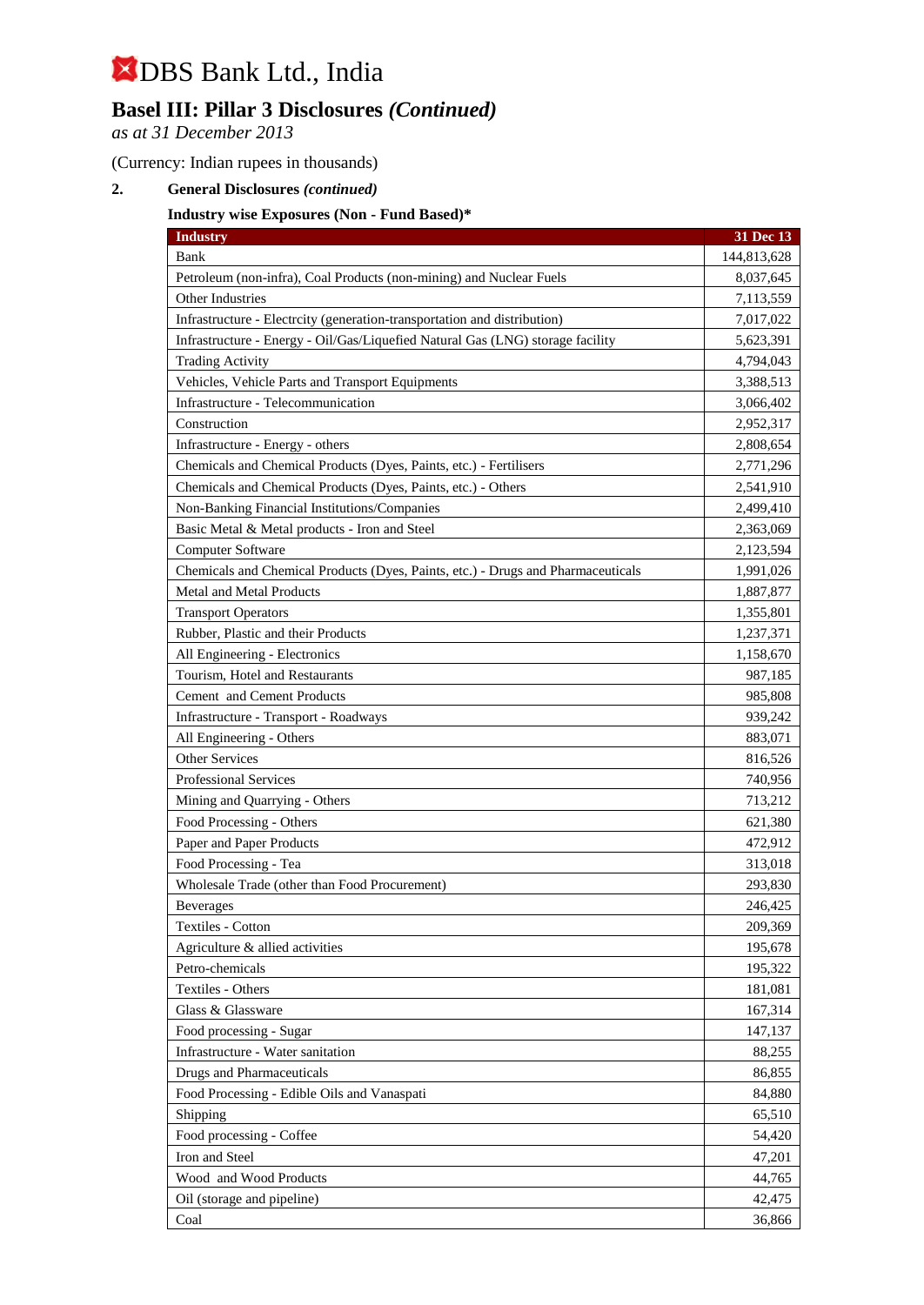# **Basel III: Pillar 3 Disclosures** *(Continued)*

*as at 31 December 2013*

(Currency: Indian rupees in thousands)

| Information & Technology/Communication | 24.104        |
|----------------------------------------|---------------|
| Manufacturing                          | .386          |
| <b>Total Credit Exposure</b>           | 219, 231, 381 |
| .<br>$\sim$<br>____<br>$\sim$ $\sim$   |               |

\* The amount includes trade exposures after applying credit conversion factor and Credit equivalent of FX/derivative exposures.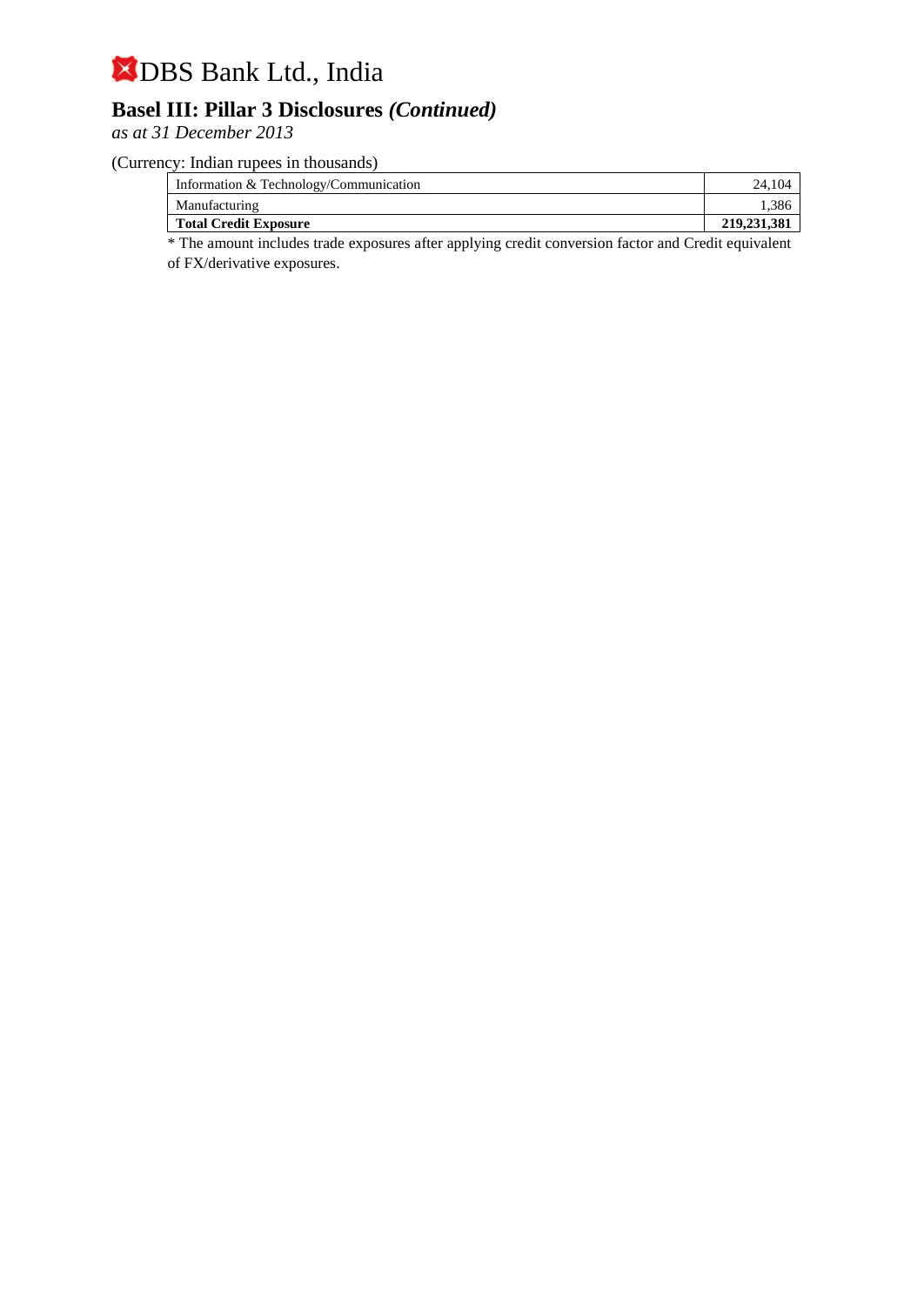# **Basel III: Pillar 3 Disclosures** *(Continued)*

*as at 31 December 2013*

(Currency: Indian rupees in thousands)

## **3. General Disclosures** *(Continued)*

#### **Maturity of Assets as at 31 December 2013**

| <b>Particulars</b>   | Cash   | <b>Balance with</b><br><b>RBI</b> | <b>Balance with</b><br><b>Banks</b> | <b>Investments</b> | Loans $\&$<br><b>Advances</b> | <b>Fixed</b><br><b>Assets</b> | <b>Other Assets</b> |
|----------------------|--------|-----------------------------------|-------------------------------------|--------------------|-------------------------------|-------------------------------|---------------------|
|                      |        |                                   |                                     |                    |                               |                               |                     |
| 1 day                | 38,854 | 348,853                           | 5,345,871                           | 49, 153, 158       | 18,365,230                    | $\blacksquare$                | 410,687             |
| $2-7$ days           |        | 987,377                           | $\overline{\phantom{a}}$            | 5,870,224          | 5,184,883                     | $\overline{\phantom{a}}$      | 76,024              |
| $8-14$ Days          |        | 801,667                           | $\overline{\phantom{a}}$            | 1,702,032          | 15,092,138                    |                               | 126,312             |
| 15-28 Days           |        | 745,848                           | $\overline{\phantom{a}}$            | 3,520,565          | 13,896,720                    | $\blacksquare$                | 134,526             |
| 29 Days-3 Months     |        | 1,795,005                         | $\overline{\phantom{a}}$            | 15,833,047         | 45,909,329                    | $\overline{\phantom{a}}$      | 509,920             |
| 3–6 Months           |        | 1,242,571                         |                                     | 5,826,309          | 36,174,177                    | $\overline{\phantom{a}}$      | 417,334             |
| $6$ Months $-1$ Year |        | 1,720,144                         | $\sim$                              | 30,592,200         | 8,937,046                     | $\overline{\phantom{a}}$      | 365,310             |
| $1-3$ Years          |        | 478,652                           | $\overline{\phantom{a}}$            | 8,407,736          | 12,646,884                    |                               | 559,430             |
| 3-5Years             |        | 117,558                           | $\overline{\phantom{a}}$            | 474,975            | 8,152,211                     |                               | 391,943             |
| Over 5Years          |        | 3,522,548                         | $\overline{\phantom{a}}$            | 8,685,896          | 1,865,148                     | 524,485                       | 83,362,007          |
| <b>Total</b>         | 38,854 | 11,760,223                        | 5,345,871                           | 130,066,142        | 166,223,766                   | 524,485                       | 86, 353, 493        |

The classification of assets and liabilities under the different maturity buckets are compiled by management on the same estimates and assumptions as used by the Bank for compiling the returns submitted to RBI.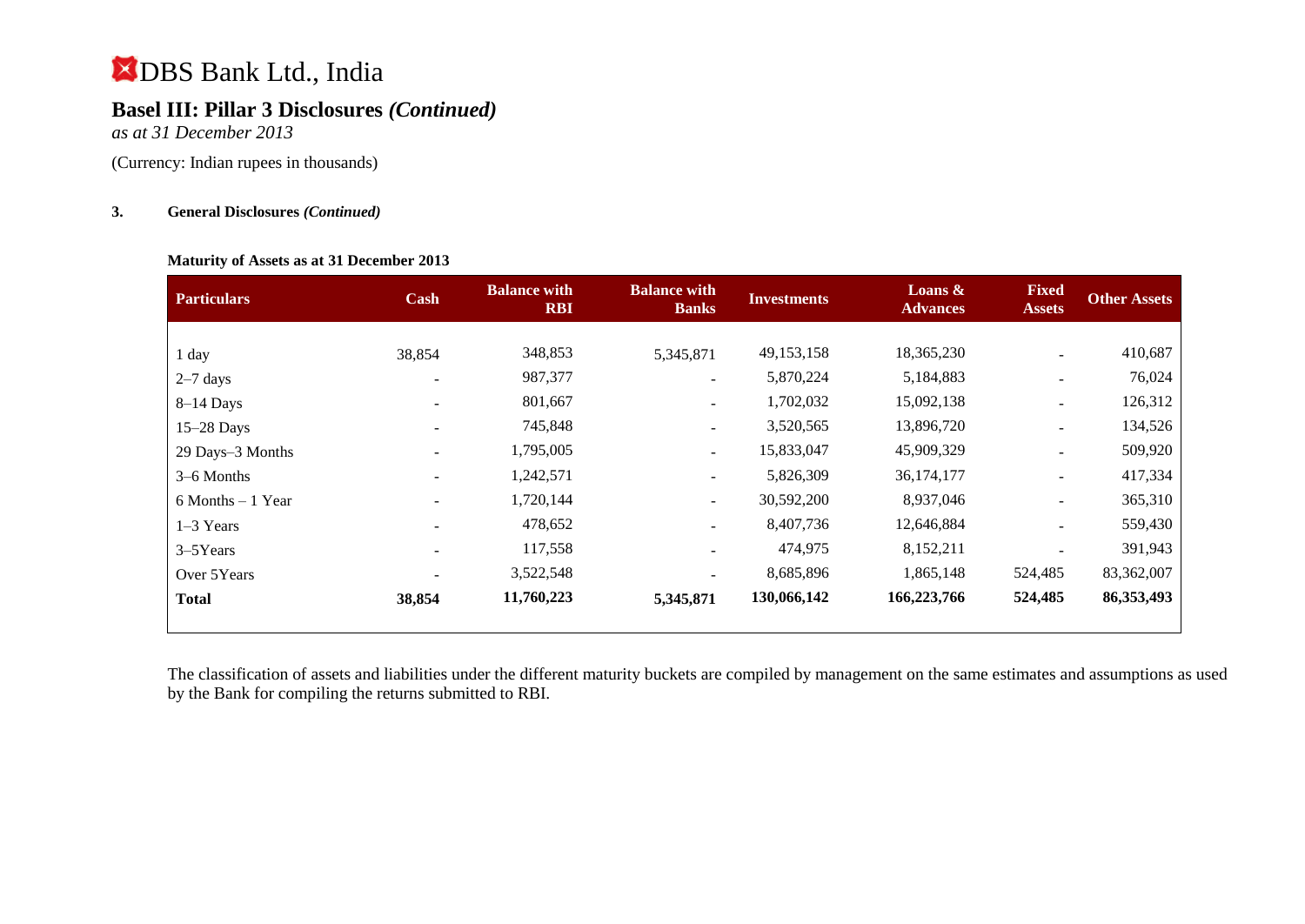# **Basel III: Pillar 3 Disclosures** *(Continued)*

*as at 31 December 2013*

# (Currency: Indian rupees in thousands)<br>3. General Disclosures (Continued)

**3. General Disclosures** *(Continued)*

## **Classification of NPA's**

| <b>Particulars</b>     | 31 Dec 13  |
|------------------------|------------|
|                        |            |
| Amount of NPAs (Gross) | 10,975,912 |
| Substandard            | 7,629,395  |
| Doubtful 1             | 2,010,608  |
| Doubtful 2             | 1,189,611  |
| Doubtful 3             | 146,300    |
| Loss                   |            |
|                        |            |

### **Movement of NPAs and Provision for NPAs**

|              | <b>Particulars</b>                                                                                                                                                                                           | 31 Dec 13                                       |
|--------------|--------------------------------------------------------------------------------------------------------------------------------------------------------------------------------------------------------------|-------------------------------------------------|
| $\mathbf{A}$ | Amount of NPAs (Gross)                                                                                                                                                                                       | 10,975,912                                      |
| B            | Net NPAs                                                                                                                                                                                                     | 5,797,206                                       |
| $\mathbf C$  | <b>NPA Ratios</b><br>Gross NPAs to gross advances (%)<br>۰<br>Net NPAs to net advances (%)                                                                                                                   | 6.40%<br>3.49%                                  |
| D            | Movement of NPAs (Gross)<br>Opening balance as of the beginning of the financial year<br>-<br><b>Additions</b><br>Reductions on account of recoveries/ write - offs<br>Closing balance                       | 5,820,327<br>5,693,698<br>538,113<br>10,975,912 |
| E            | Movement of Provision for NPAs<br>Opening balance as of the beginning of the financial year<br>Provision made during the year<br>۰<br>Write $-$ offs / Write $-$ back of excess provision<br>Closing balance | 2,530,690<br>2,899,324<br>251,309<br>5,178,705  |

Amount of Non-Performing Investments and amount of provisions held for non-performing investments:INR Nil

|  |  | <b>Movement in Provisions Held towards Depreciation on Investments</b> |  |
|--|--|------------------------------------------------------------------------|--|
|--|--|------------------------------------------------------------------------|--|

| <b>Particulars</b>                                                | <b>31 Dec 13</b> |
|-------------------------------------------------------------------|------------------|
|                                                                   |                  |
| <b>Opening Balance</b>                                            | 3,549            |
| Provisions Made During the Year<br>Add:                           | 240,455          |
| Less: Write off / Write back of Excess provisions during the Year |                  |
| <b>Closing Balance</b>                                            | 244,004          |